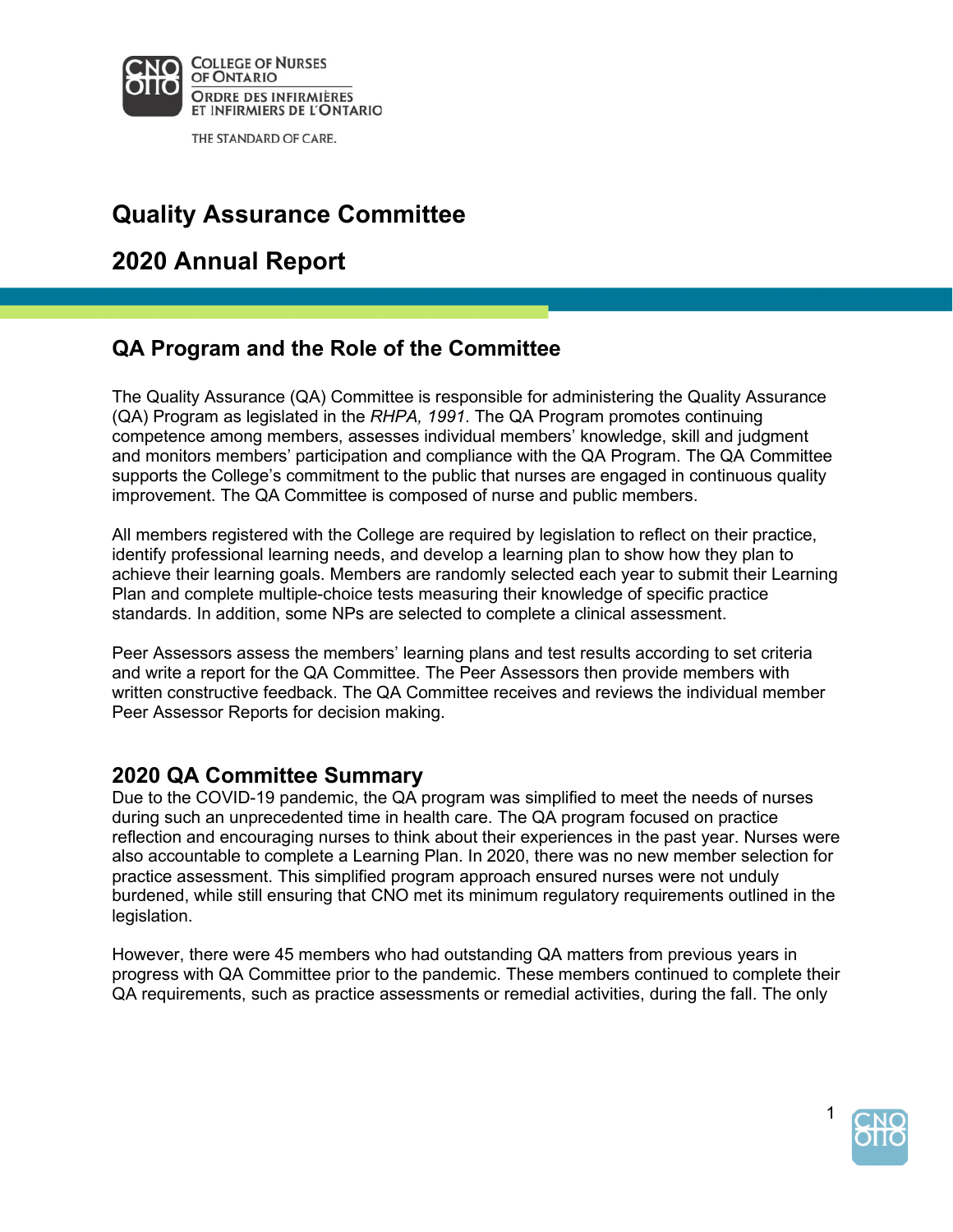exception to this were the practice assessments for NPs, (referred to as the Objective Structured Clinical Examination, OSCE), which were cancelled<sup>1</sup> due to the pandemic.

 Peer Assessors assessed and provided written feedback to members on their learning plans and practice assessments. Feedback reports were also submitted to the QA Committee.

 The QA Committee met on an ad-hoc basis. During 2020, seven ad-hoc QA Committee meetings were held virtually using video conferencing. In addition, an annual education session was held virtually on July 29th, 2020.

By the end of the calendar year, a total of 28 members were peer assessed as satisfactory in practice assessment and directed by the QA Committee to exit the QA program.

 addition, there were eight members whose participation in practice assessment was deferred deferral to complete the assessment in 2021. Eight members are continuing their remedial Terms, limitations, and conditions were imposed on one member's certificate of registration which were subsequently lifted as the member participated and was assessed as satisfactory. In until 2021. Due to the cancellation of OSCE (Objective Structure Clinical Examination) was also affected by the pandemic which was originally scheduled for September 2020. As a result, seven NPs that were initially granted a deferral to complete the OSCE in 2020, were granted a activities into 2021.

 By the end of 2020, seven members had changed their registration by transferring to the Non- assessment if not actively registered. If these members do reinstate in the active class, they will Practising Class or resigning and therefore are not required to participate in practice be required to complete their participation in the QA program.

Table 1 summarizes members' outcomes during practice assessment from 2015 - 2020.

| <b>Practice</b>                      |                          | 2015                     |                          | 2016                     |     | 2017 |                | 2018          |                | 2019          | 2020                     |
|--------------------------------------|--------------------------|--------------------------|--------------------------|--------------------------|-----|------|----------------|---------------|----------------|---------------|--------------------------|
| <b>Assessment</b><br><b>Outcomes</b> | #                        | $\frac{0}{0}$            | $\#$                     | $\frac{0}{0}$            | #   | $\%$ | #              | $\frac{0}{0}$ | #              | $\frac{0}{0}$ | $\#$                     |
| Satisfactory                         | 394                      | 85.3                     | 523                      | 84.1                     | 536 | 85.5 | 446            | 83.7          | 639            | 91.3          | 28                       |
| Remediation                          | $\overline{4}$           | 0.8                      | 15                       | 2.4                      | 12  | 1.9  | 27             | 5.1           | 11             | 1.6           | 8                        |
| Deferred                             | 10                       | 2.2                      | 19                       | 3.1                      | 22  | 3.5  | 19             | 3.6           | 14             | 2             | 15                       |
| Referred to the<br><b>ICRC</b>       | 18                       | 3.9                      | 31                       | 5.0                      | 13  | 2.1  | $\overline{7}$ | 1.3           | $\overline{7}$ | $\mathbf{1}$  | -                        |
| Impose TCL                           | $\overline{\phantom{a}}$ | $\overline{\phantom{a}}$ | $\overline{\phantom{0}}$ | $\overline{\phantom{a}}$ | 8   | 1.3  | 5              | 0.9           | 10             | 1.4           | $\overline{\phantom{a}}$ |
| Non-Practicing                       | 13                       | 2.8                      | 17                       | 2.7                      | 18  | 2.9  | 15             | 2.8           | 5              | 0.7           | 7                        |
| Resigned                             | 21                       | 4.5                      | 17                       | 2.7                      | 18  | 2.9  | 14             | 2.6           | 10             | 1.4           | $\blacksquare$           |

#### **Table 1. Historical Practice Assessment Outcomes**

 1 The NP OSCE is held in-person and due to public health measures to prevent the spread of COVID-19, the practice assessment previously scheduled for September 2020 was cancelled.

2